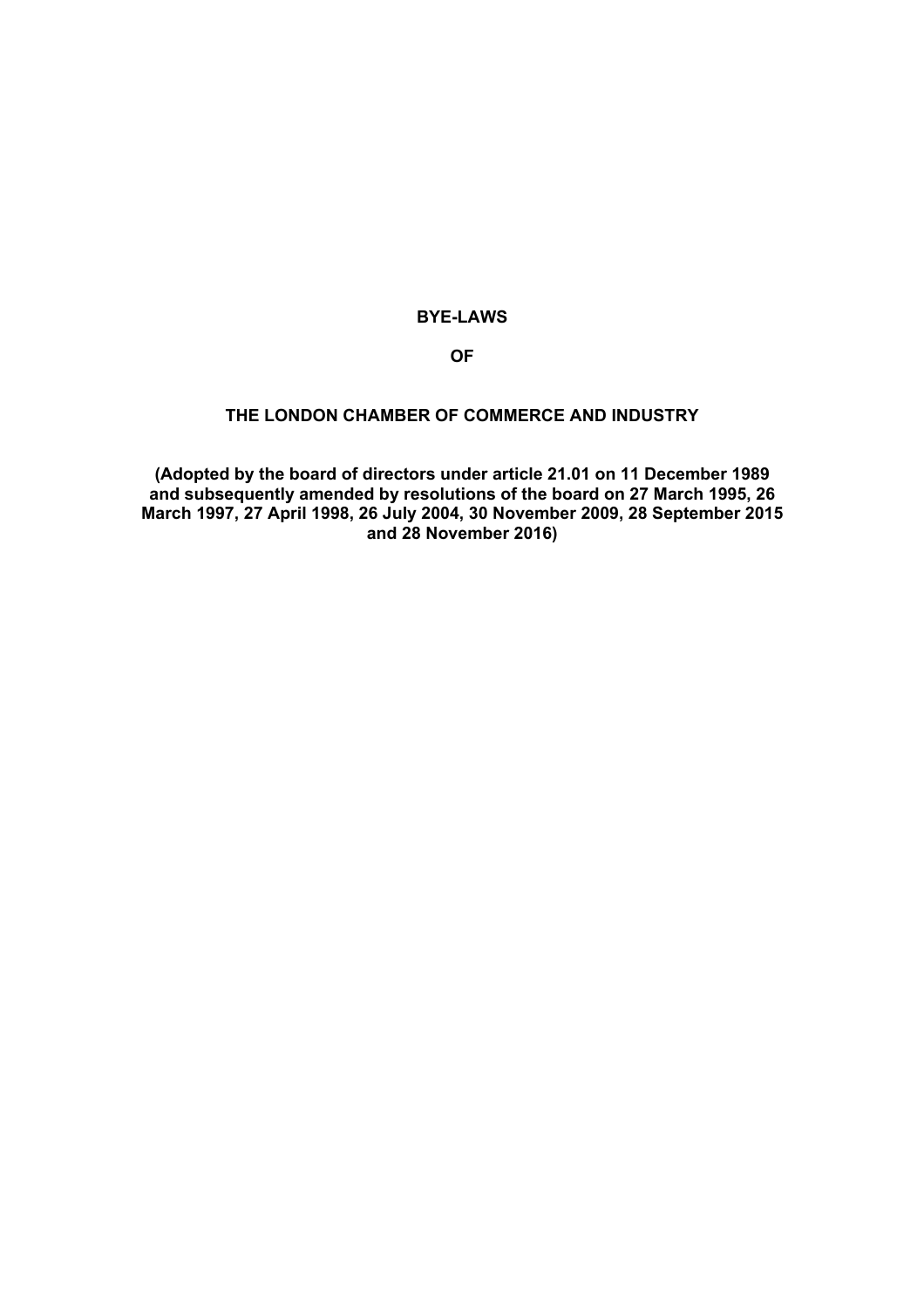# **BYE-LAWS**

#### **OF**

### **THE LONDON CHAMBER OF COMMERCE AND INDUSTRY**

#### **(As amended by resolutions of the board on 27 March 1995, 26 March 1997, 27 April 1998, 26 July 2004, 30 November 2009 and 28 September 2015)**

### **\*USE OF CHAMBER'S TITLE BY MEMBERS etc.**

For the purposes of these bye-laws, sent or circulated means sent or circulated by post or electronic communication (email).

1.01 Any member wishing to indicate on his (or his business's) stationery, business cards or corporate literature or in electronic communications or on a website that he is a member of the Chamber shall do so only with the consent of the Chamber and in a form approved by the Chamber.

 No member or office holder shall, without the approval of the Chamber, describe himself as holding any office or position in connection with the Chamber or its sections, in any printed or published document, on any business card or in any electronic communication or on a website, which does not deal with matters directly concerning the Chamber or its sections, or use the address of the Chamber on communications designed for publication in the press or otherwise.

### **\*\* TRADE SECTIONS AND BRANCHES**

- 2.01 The board may, with a view to representing more effectually the interests of any particular trade or profession or of members in a particular area or giving effect to any object within the objects of the Chamber, authorise the formation of a trade section. The board may also recognise as a trade section, an unincorporated association whose objects are within the powers of the Chamber, provided that all its members are members of the Chamber.
- 2.02 Where the board authorises the formation of a trade section to represent more effectually the interests of members in a particular area of London, it shall describe the trade section as a branch of the Chamber. Such a branch shall be subject to all the articles, bye-laws and rules governing trade sections of the Chamber.
- 2.03 Where in pursuance of its objects, the Chamber acquires all or part of any existing chamber of commerce, company or association or amalgamates with any existing chamber of commerce, company or association, the board may recognise as a trade section the members of that chamber, company or association who by virtue of the acquisition or amalgamation have become members of the Chamber and following such recognition may describe them as a branch of the Chamber.
- 2.04 The board, when authorising the formation of a branch under paragraph 2.02 of these bye-laws, may, subject to the approval where appropriate of the British Chambers of Commerce and the Secretary of State for Trade and Industry, permit the branch to describe itself as the chamber of commerce for the designated area. Where the board recognises as a branch a chamber of

<sup>\*</sup> As amended by resolution of the board on 26 July 2004

<sup>\*\*</sup> As amended by resolution of the board on 27 March 1995 and subsequently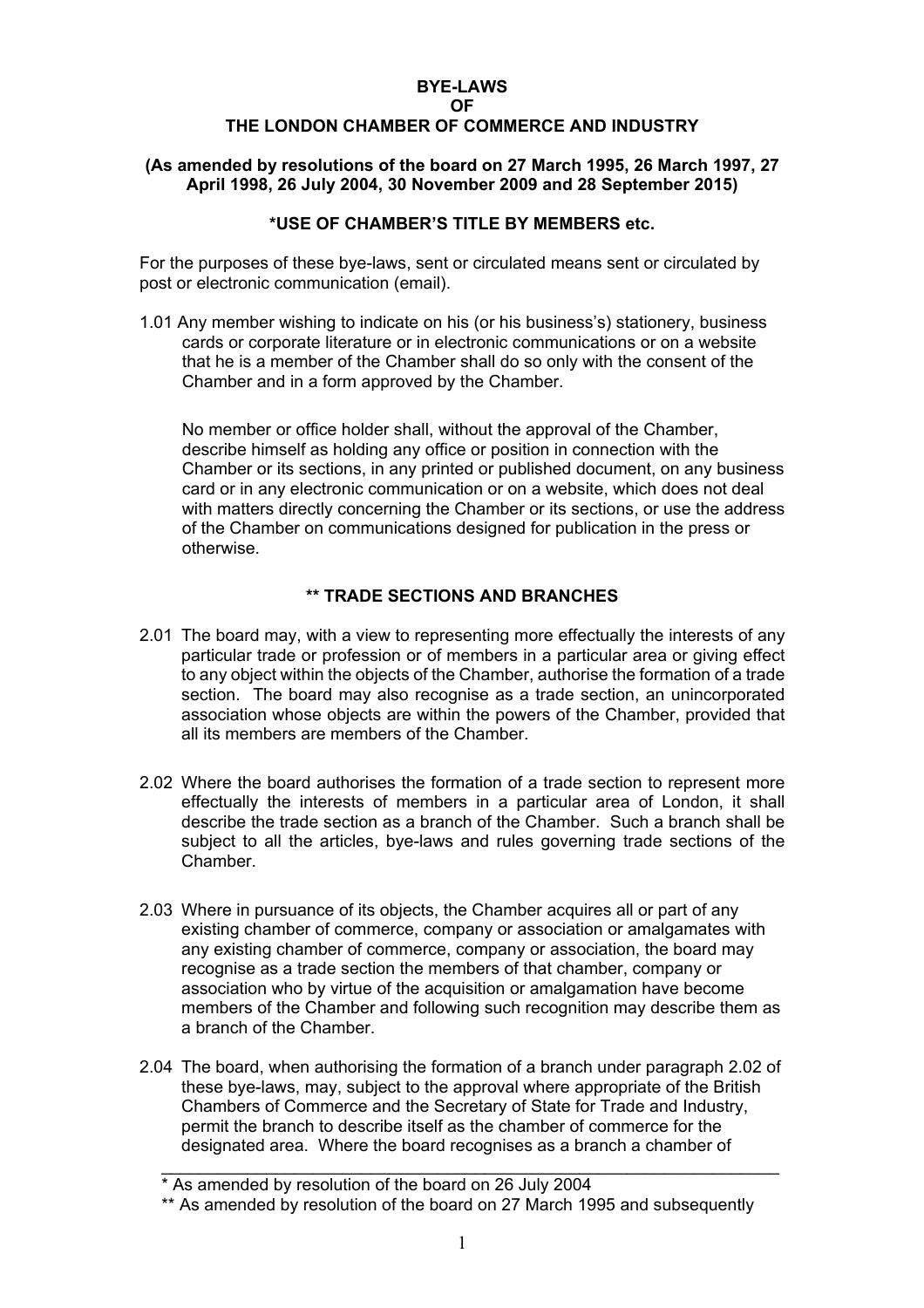on 26 March 1997 and 30 November 2009.

commerce, company or association which has been acquired by or amalgamated with the Chamber, that branch may continue to use the name of the Chamber which the chamber has acquired or with which it has been amalgamated.

- 2.05 The board may, with a view to representing more effectually the interests of members in central London and giving effect to the objects of the Chamber in that area, authorise the formation of a branch to be known as the Central London Chamber of Commerce. In all respects the Central London Chamber of Commerce shall conform to the bye-laws governing trade sections and branches of the Chamber, to any amendments of them and to rules made under them.
- 2.06 The board may set such conditions as seem fit for the constitution, funding and administration of a trade section or branch and may dissolve or reconstitute any trade section or branch.
- 2.07 Registers shall be kept of the names of members from time to time enrolled in each trade section or branch. These shall be open to inspection by the members of that section or branch.
- 2.08 The board shall appoint for each trade section or branch or the section or branch shall elect annually a chairman, and a deputy chairman, if thought fit. No person shall be eligible for the position of chairman if he has held such office for three years in succession unless the board shall for special reasons otherwise determine. On completion of his term of office as chairman of a trade section or branch, a member may continue to serve on the committee for a maximum of two years.
- 2.09 If neither the chairman nor the deputy chairman of a trade section or branch is able to attend a trade section or branch committee meeting, the chairman may appoint another member of the committee to chair the meeting.
- 2.10 The chairman of a trade section or branch for the time being shall be its deputy on the council of the Chamber, unless for any special reason the section or branch shall otherwise determine and by written notice to the secretary appoint another of its members to be its deputy.
- 2.11 If a deputy of a trade section or branch becomes an elected member of the council, the board may appoint or the trade section or branch which he represents may elect another member in his place to serve as the deputy of the section or branch on the council.
- 2.12 The board may appoint for each trade section or branch or the trade section or branch may elect a committee to advise on, support and guide the work of the section or branch and to deal with such matters as may be referred to it by the section or branch or the board. Unless the Board shall for special reasons otherwise determine committee members shall serve a maximum of three years in succession excluding any service as chairman or deputy chairman of the trade section or branch.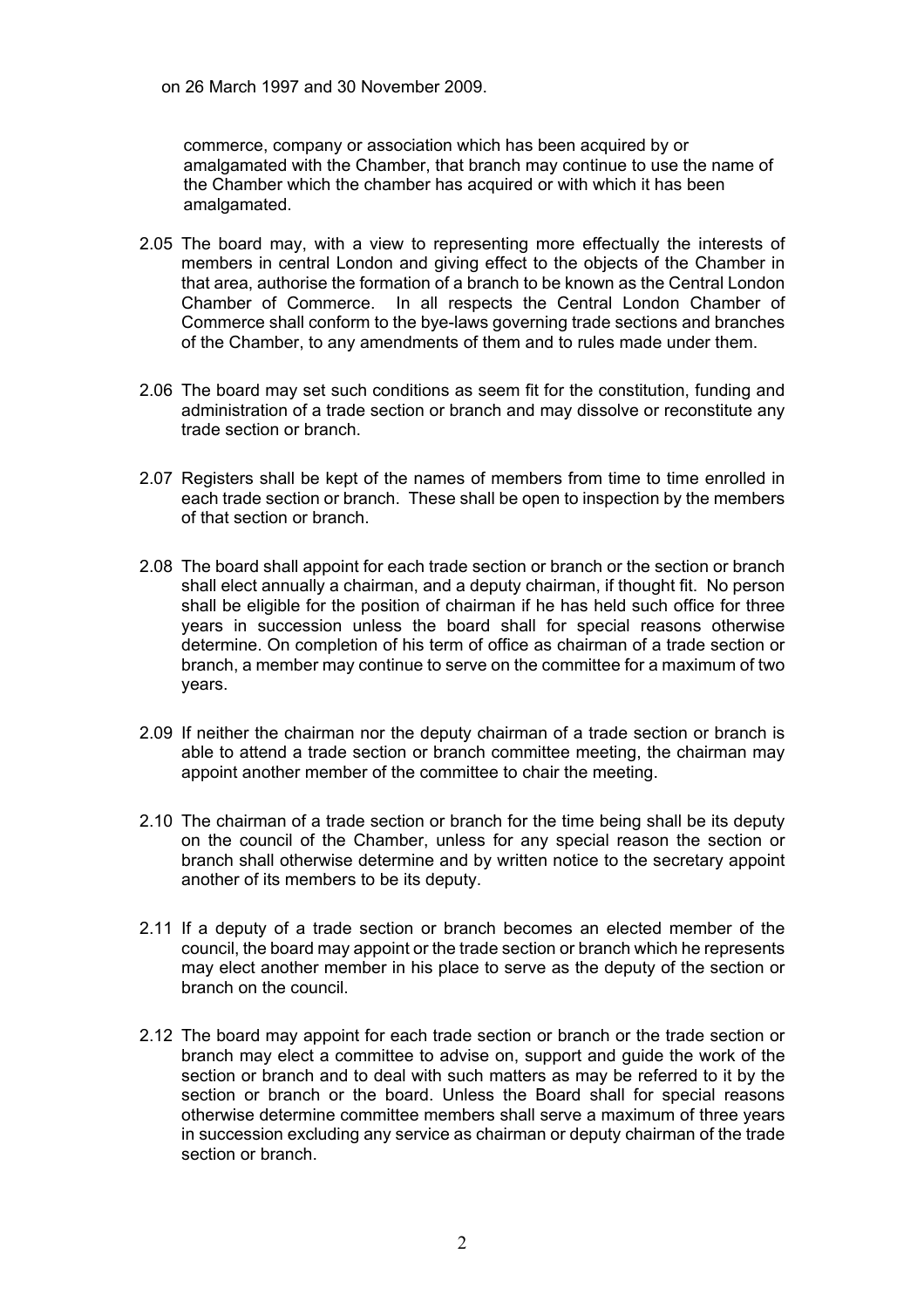- 2.13 New members of a trade section or branch committee may be appointed by the board or recruited by the trade section or branch committee from Chamber members. In the case of a branch committee the business of those members must be located within the relevant post-codes for the branch.
- 2.14 A trade section or branch committee must meet four times a year. Additional meetings may be held with the agreement of the committee and the board.
- 2.15 Members of the committees of trade sections and branches are expected to attend meetings themselves and may not send representatives. An attendance record will be kept of committee meetings. A member of a committee shall cease to be a member of the committee if he does not attend three consecutive meetings and the committee resolves that he cease to be a member of the committee.
- 2.16 Unless the board shall for special reasons otherwise determine, a member of the committee of a trade section or branch shall cease to be a member of the committee if his company ceases to be a member of the Chamber or, in the case of a branch committee, his business ceases to be located within the relevant post-codes for the branch.
- 2.17 The secretary and the chief executive of the Chamber or his representative shall be entitled to attend all meetings of a trade section or branch and of its committee, if any, and the Chamber may furnish clerical and other assistance upon such terms as is thought fit.
- 2.18 Each trade section or branch may adopt rules further to govern its proceedings, provided that these rules are not inconsistent with the articles and the bye-laws and the wishes of the board.
- 2.19 The quorum for a committee meeting of a trade section or branch shall be three, unless otherwise resolved by the committee.
- 2.20 A member of the committee of a trade section or branch shall disclose to the committee the nature and extent of any conflict of interest that may exist between him and the trade section or branch.
- 2.21 All trade section or branch committees shall be appointed by the board at the meeting next after each annual general meeting, unless such business be adjourned to the next or some subsequent meeting.

### **AFFILIATED ASSOCIATIONS**

- 3.01 The board may affiliate to the Chamber any association (other than a mercantile association of London recognised as being entitled to nominate a member to the council under article 9.03 (iii) (a) or an association admitted as a trade section), incorporated or unincorporated, whose objects are within or consistent with the objects of the Chamber, provided that not less than two-thirds of its members (or any smaller number that may from time to time be approved by the board) are members of the Chamber.
- 3.02 Affiliation shall be subject to annual confirmation by the board and shall be on such terms and conditions (including the right, if any, to nominate a representative to the council) as the board from time to time thinks fit.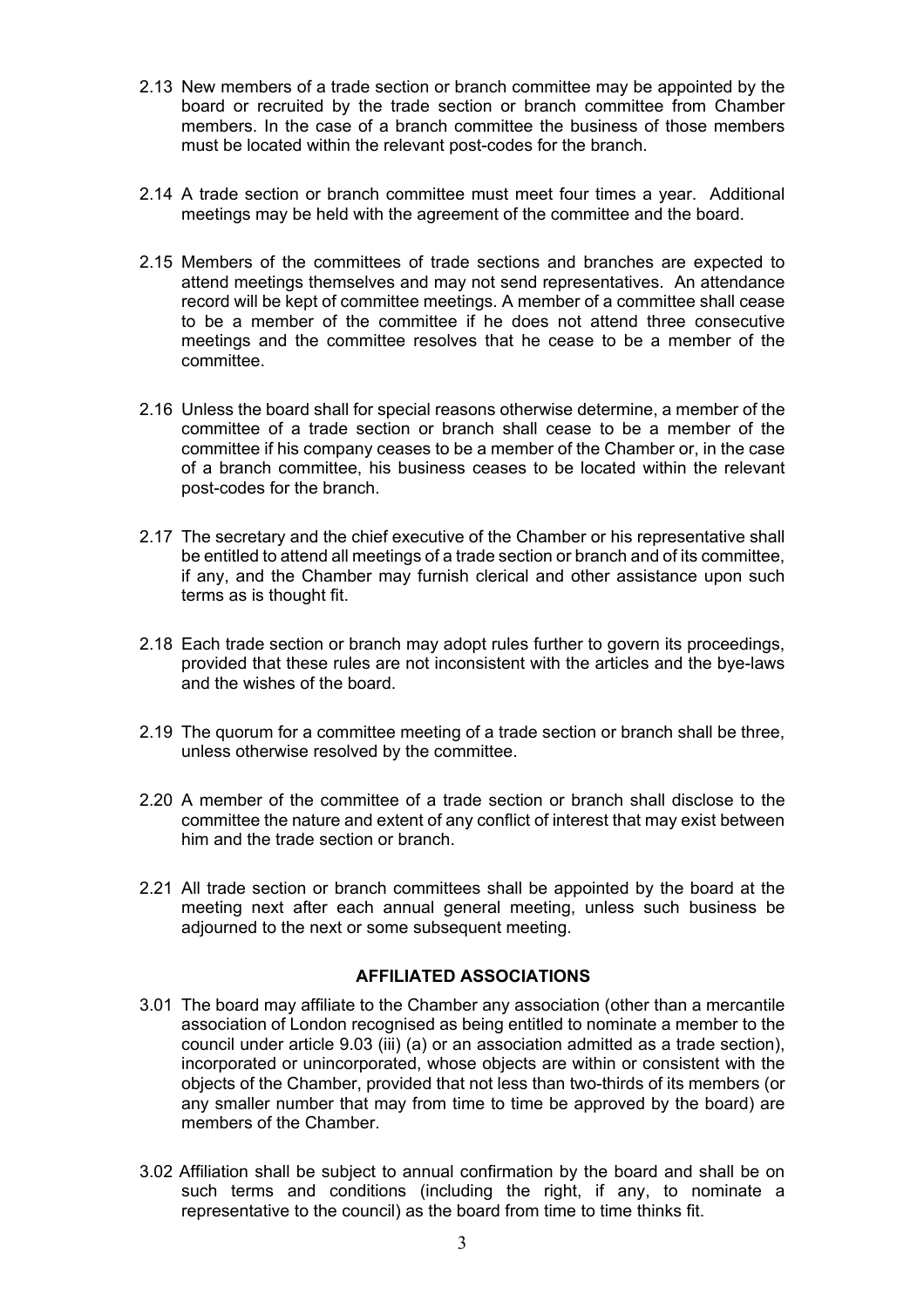## **\*STANDING POLICY COMMITTEES**

- 4.01 All standing policy committees shall be appointed by the board at the meeting next after each annual general meeting, unless such business be adjourned to the next or some subsequent meeting. Notwithstanding the foregoing, the board may, in its discretion, at any time during the year, revoke any such appointments or appoint additional such committees or committee members. The honorary officers shall be ex officio members of all such committees except where the board otherwise decides.
- 4.02 Standing policy committee members shall be (or be connected with) members of the Chamber and (unless they are honorary officers or retiring members of the committee who are willing to serve again), must be nominated in writing to the secretary by not less than two members of the Chamber or one member of the board. The board may also associate with such committees for such period as it considers appropriate, any person or persons, whether or not a member of the Chamber, whom it may think desirable with full power to speak and vote. No person (other than an honorary officer) may be included simultaneously in more than two standing committees.
- 4.03 Each standing policy committee may recommend to the board and the board may appoint a chairman (and, if it thinks fit, a deputy chairman), either of whom may at any time convene a special meeting of the committee, and shall do so on the requisition of five of its members. No person shall be a chairman of more than one standing policy committee, or remain as chairman of a standing policy committee for a consecutive period of more than two years, unless, in the case of any particular committee, the board shall for special reasons otherwise determine.
- 4.04 All standing policy committees shall have power from time to time, as they shall think fit, to appoint a sub-committee or sub-committees.
- 4.05 The quorum for a standing policy committee or sub-committee shall be three, unless otherwise resolved by such committee or sub-committee.
- 4.06 Resolutions and reports of standing policy committees shall be reported to the board or the council under bye-law 5.01 as appropriate.
- 4.07 Articles 10.02 and 10.04 shall apply to meetings of standing policy committees and sub-committees, subject to necessary modification. Bye-law 5.03 shall similarly apply save in the case of a resolution sent back by the council for reconsideration.
- 4.08 Representatives of affiliated business organisations and non-members shall not be eligible for election as chairman or deputy chairman of standing policy committees.
- 4.09 An attendance record shall be kept of standing policy committee and subcommittee meetings. Any member who does not attend three consecutive meetings may be asked to step down. This stipulation may only be waived under exceptional circumstances and at the discretion of the chairman and the board.

<sup>\*</sup> As amended by resolution of the board on 30 November 2009.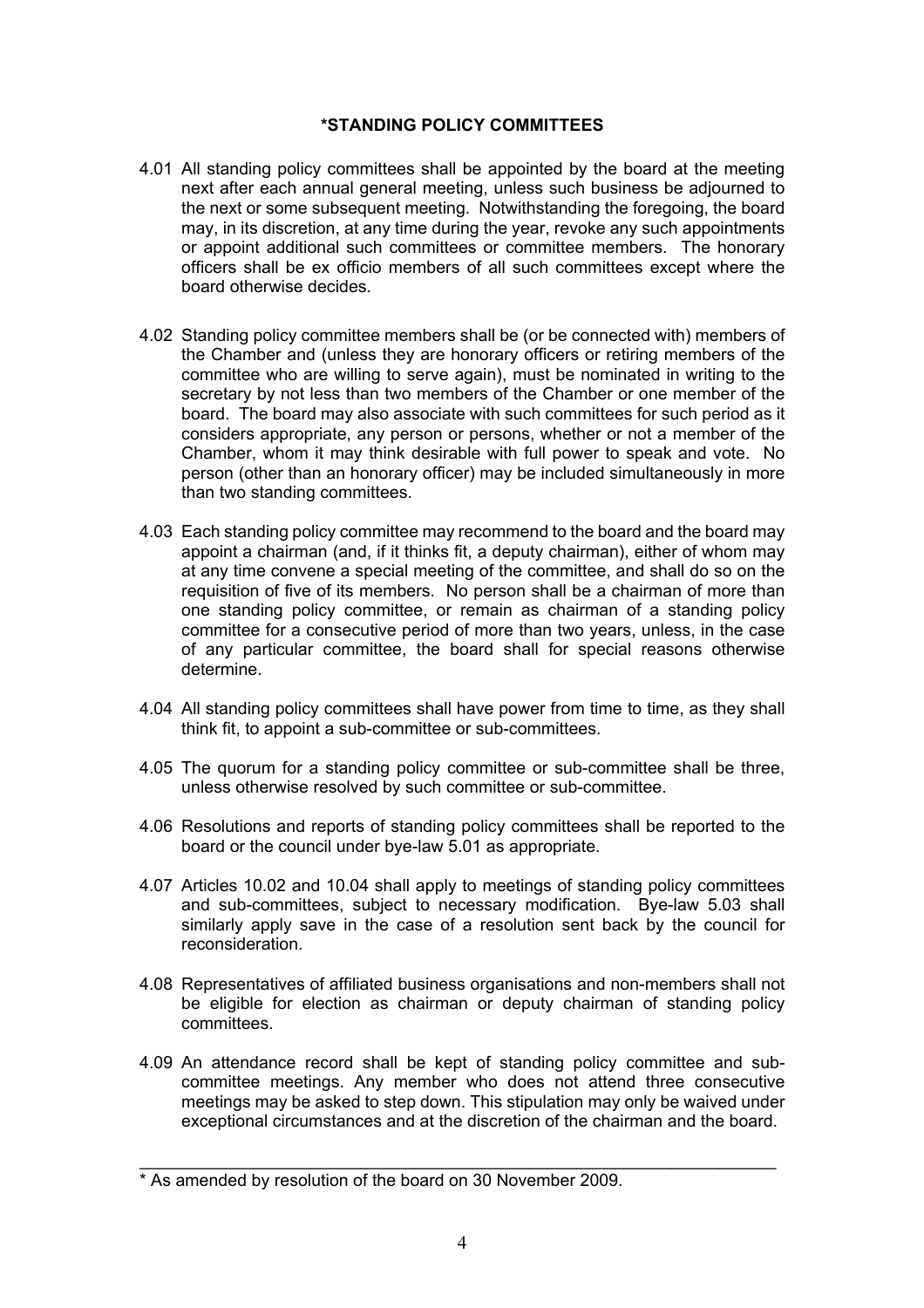- 4.10 Standing policy committee members shall attend the meetings in person and are not permitted to send a deputy unless under exceptional circumstances.
- 4.11 If neither the chairman nor the deputy chairman of a standing policy committee is available to attend a meeting, another member of the committee or subcommittee may be invited to chair it in his or her place.
- 4.12 A standing policy committee chairman (and deputy chairman, as appropriate) shall serve a maximum of two years as an ordinary member of the committee after ceasing to hold the office of chairman or deputy chairman. Ordinary members of the committee shall serve a term of three years, which, subject to the approval of (a) the chairman of the committee and (b) the board of the Chamber, may be extended for a further three years.

### **COUNCIL PROCEEDINGS**

- 5.01 Resolutions and reports from trade sections and standing policy committees shall, except in very urgent cases, be circulated to the members of the council two clear days before each meeting, when they shall be taken as read unless objection shall be made by a member of the council to the confirmation (with or without modification) of any resolution or report. The secretary, in preparing his agenda for council meetings, shall group separately:
	- (a) matters for action; and
	- (b) matters for report

Resolutions of standing policy committees and trade sections on questions of policy within clauses 3 (1) and (2) and (4A) (i), (iii) and (iv) of the memorandum shall require specific confirmation by the council.

In the case of a resolution or recommendation of a trade section, it shall be brought before the council and the deputy of the section on the council (or some other member of the section appointed for the purpose) shall be entitled to address the council on the subject. Such resolution or recommendation need not be formally proposed or seconded. No meetings held or correspondence received subsequently to the circulation of the agenda shall be reported to the council at that meeting, but shall be left over for the one next following, subject however to any matter of urgency being brought up at the discretion of the council by consent of a majority of three quarters of those present. In case of emergency, the chairman of the council or the board may confirm a resolution, reporting the same to the next meeting of the council.

- 5.02 The chairman or any deputy shall be entitled to bring any matter relating to a trade section to the special attention of the council. If any member of the council nominated under article 9.03 (iii) or any deputy should object to the council coming to a final decision on any question, which decision is, in his opinion, calculated to affect injuriously the interests of his association or trade section for report to the council who, upon receipt of the report, shall then finally deal with the matter.
- 5.03 A resolution of the council shall not be altered or rescinded except after notice of motion has been duly sent with the notice convening the meeting at which it is proposed to alter or rescind such resolution or by unanimous consent.